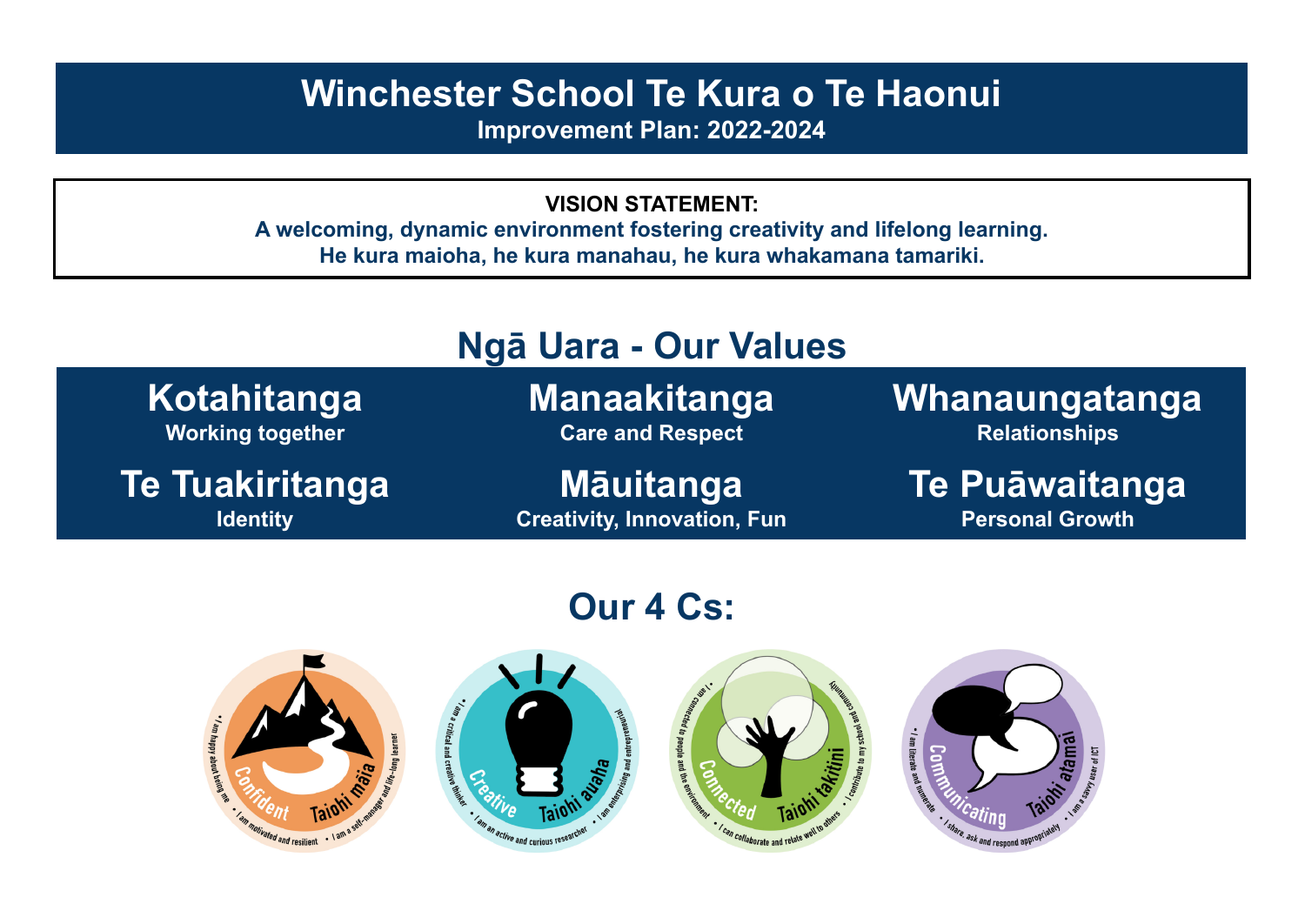| Te Tiriti o Waitangi<br>Winchester School Te Kura o Te Haonui<br>recognises te Tiriti as the founding<br>document of Aotearoa New Zealand. | <b>Tangatawhenuatanga</b><br>Winchester School Te Kura o Te Haonui recognises the<br>special place of Rangitāne as mana whenua in the<br>Manawatū and the place of other whānau and hapori<br>Māori in the flourishing of a tikanga-centred culture<br>underpinning the success of all students and families. | Rangatiratanga<br>Winchester School Te Kura o Te Haonui<br>recognises the importance of partnering with<br>mana whenua Rangitāne and other whānau Māori<br>and their contribution to other learners/ākonga<br>and their families.                                                 |
|--------------------------------------------------------------------------------------------------------------------------------------------|---------------------------------------------------------------------------------------------------------------------------------------------------------------------------------------------------------------------------------------------------------------------------------------------------------------|-----------------------------------------------------------------------------------------------------------------------------------------------------------------------------------------------------------------------------------------------------------------------------------|
| For our students this means:<br>- Valuing their own and others' culture and<br>heritage.<br>- Learning Te Reo & Tikanga Māori.             | For our staff this means:<br>- Understanding basic Tikanga Māori and having high<br>expectations for all learners/ākonga.<br>- Confidently using Te Reo Māori and waiata.<br>-Teaching in a culturally responsive way.                                                                                        | For our community this means:<br>- Consultation regarding achievement and<br>curriculum as part of the development of the<br>strategic plan each year. (Hui whānau, Fono)<br>- Contributing to learning and to the school<br>through their diversity and rich cultural knowledge. |

#### **The Board of Trustees will respond to any request for instruction in Te Reo Māori by:**

- advising the parent of the current level of Te Reo and Tikanga Māori available at Winchester School Te Kura o Te Haonui
- offering to explore possibilities for extending the current provision, including:

- dual enrolment with Te Kura (The Correspondence School), consulting a Resource Teacher of Māori, consulting with another school which is able to provide a higher level of Te Reo Māori and Tikanga Māori or, advising parents where the nearest school is that provides a higher level of instruction in Te Reo Māori and Tikanga Māori

*Supporting policies: Te Tiriti o Waitangi, Curriculum and Student Achievement, Māori Educational Success*

### **Te Tangata / Barrier Free Access**

Winchester School Te Kura o Te Haonui values every learner/ākonga and is committed to creating a safe environment free from racism, discrimination and bullying.

Inclusion relates to Presence, Participation and Achievement as key aspects for success for all students, in particular, those with special education needs. These special education needs might be for students who have difficulty accessing the curriculum at their respective age/stage and also for those who might exceed expectations.

**Our Goal:** Winchester School Te Kura o Te Haonui has high expectations and provides a safe and welcoming environment for all students, regardless of their ability, socioeconomic status or family background. We believe that each child has the right to be safe and to learn in an environment where they are respected and develop a strong sense of self-worth.

Supporting policies: Learning Support, Recognition of Cultural Diversity, Bullying, Inclusive Education, Māori Educational Success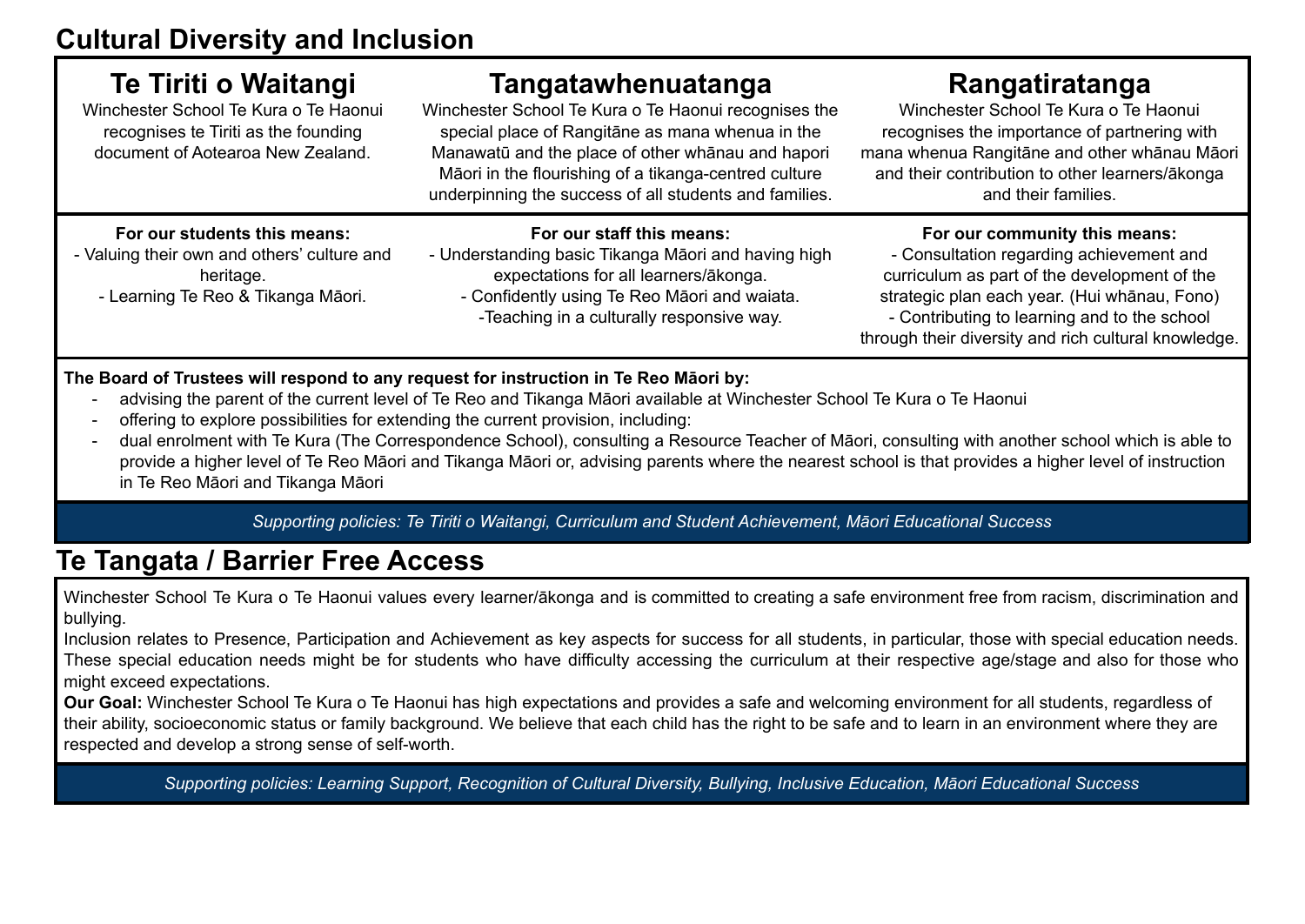## **WINCHESTER SCHOOL TE KURA O TE HAONUI CONTEXT**

#### **School Organisation and Structures**

Winchester School Te Kura o Te Hāonui has a roll of 350-380 students and operates 16 classes in three teams; Kōwhai, Rimu and Kauri, each led by an experienced team leader.

Our New Entrant block of three classes operates as a flexible learning environment with the three teachers working in collaboration. All other classes are independent learning spaces.

Our leadership team consists of the Principal, Deputy Principal, Assistant Principal and two other team leaders. Our staff also has a Special Education Needs Coordinator, ESOL teacher, Literacy Support Teacher, several teacher aides, an office manager, a librarian/resource manager and a caretaker.

Our school buildings and grounds are modern and well maintained. The school was repainted in 2018. We have a well-resourced library, turf area, pool, large field and playground and a special feature is the guinea pigs and chickens within the eco-nected centre.

In 2021 a tomokanga was designed, carved and placed in our central courtyard to recognise mana-whenua Rangitāne, our teaching teams and the natural environment that surrounds our Kura.

#### **Review of Charter and Consultation**

2018 - Through online surveys - Behaviour Management review, Special Education review, Reporting to Parents, Health and Sexuality Education review. Māori community consultation at Hui Whanau following a performance from the school kapa haka group. The Board reviewed the Charter following community consultation, to develop the new Strategic Plan. The next major Strategic Plan review will be in 2021.

2019 - Māori community consulted through dialogue at Kapa Haka performance.

2021 - Completion of Ngā Uara consultation with kanohi ki te kanohi hui whānau. Consultation with Rangitāne for a dual name of Kura - Te Kura o Te Haonui

#### **Student Engagement**

Winchester School Te Kura o Te Haonui student attendance exceeds 90% across the year. Any absences are promptly followed up by office staff each morning and teachers develop close working relationships with families. We learn what is important to students and their whanau at school entry and at meet the teacher times, and at conferences which are held at the start of each year and also at mid-year.

Our Inquiry curriculum has 6 Big Ideas - Identity & Relationships, Technology & Innovation; Noticing, Thinking & Wondering; Environment & Sustainability; Community & Citizenship; and Communication & Connections. Digital Technologies are currently delivered through modules so that every student receives specialist teaching which incorporates coding, robotics and the design of digital outcomes. All students have opportunities to develop self-management skills as they progress through our school.

#### **Te Oro Karaka Kāhui Ako**

We are one of 22 schools in the Te Oro Karaka Kāhui Ako which was approved as a Community of Learning in 2017. Our achievement challenge was approved in late 2018. We have worked with Vision Education in 2018 and 2019. From 2020 we are working with Te Āwheonui as the PLD provider. Visit [www.karaka.org.nz](http://www.karaka.org.nz) Our current focus is to implement cultural and relational pedagogies in classrooms.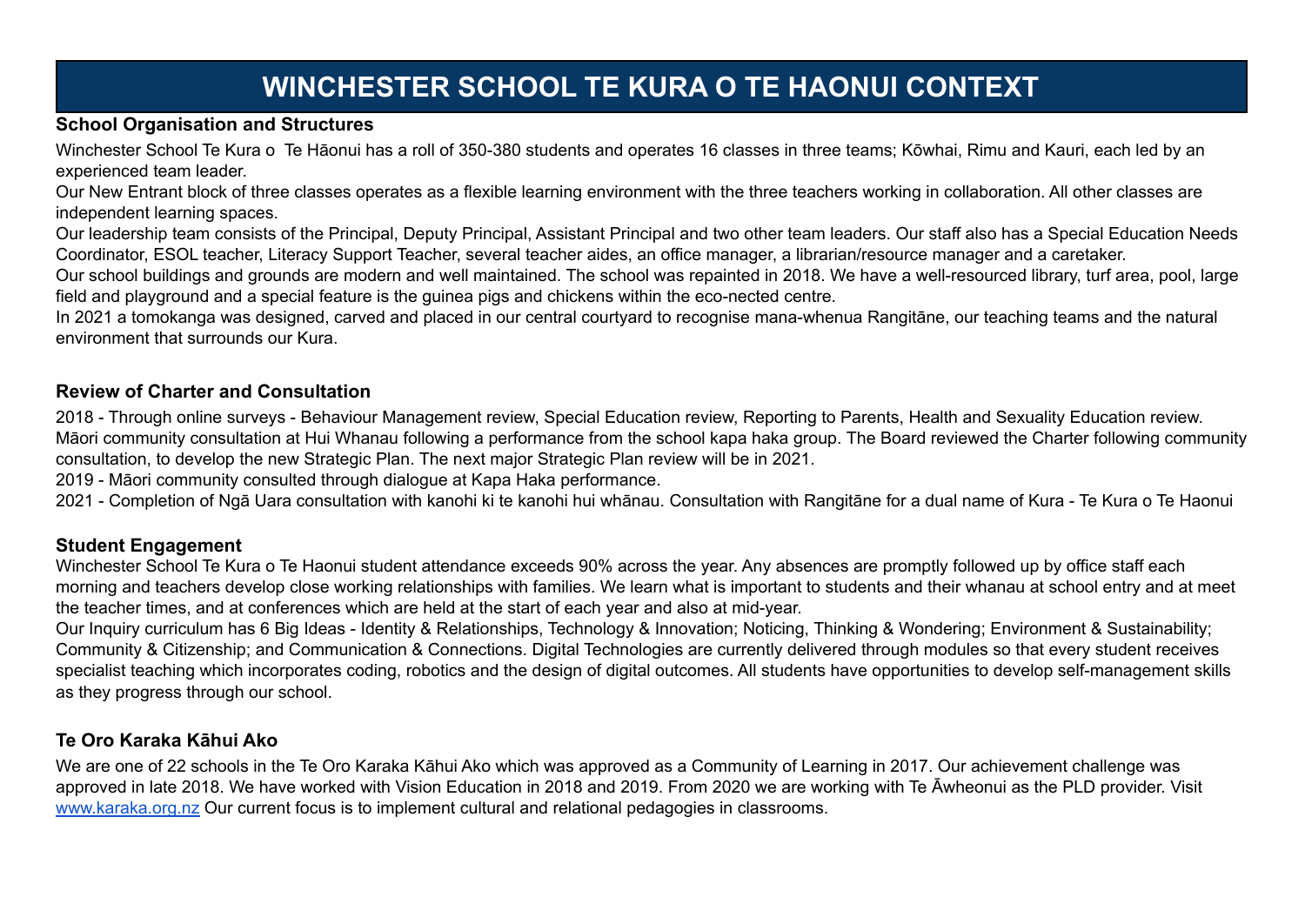### **STRATEGIC PLAN 2022-2024**

| <b>STRATEGIC INTENTIONS</b>                                                                                                                                                   | <b>CORE STRATEGIES</b>                                                                                                                                                                                                                                                                             |
|-------------------------------------------------------------------------------------------------------------------------------------------------------------------------------|----------------------------------------------------------------------------------------------------------------------------------------------------------------------------------------------------------------------------------------------------------------------------------------------------|
| 1. AOTEAROATANGA<br>Students will experience a curriculum that promotes<br>tikanga Māori/ te reo Māori/Mātauranga Māori and has<br>high aspirations for every learner/ākonga. | Develop competence in Te Reo and Tikanga Maori for all staff and students.<br>Teach Aotearoa NZ Histories and mana whenua Rangitāne histories and<br>stories in learning.<br>Ensure every learner/ākonga gains sound foundation skills.<br>Develop confidence and competence in Science teaching.  |
| <b>2. NGĀ UARA</b><br>Students will maximise their individual potential by<br>learning how to learn in an environment that promotes ngā<br>luara.                             | Embed Ngā Uara through Learning to Learn.<br>Implement culturally responsive practices (Whakawhanaungatanga,<br>Kotahitanga, Whakapapa, Ako, Wananga, Kaupapa) to support<br>learners/ākonga.                                                                                                      |
| <b>3. TE KANORAUTANGA</b><br>Students will be connected to their community and we will<br>have an active school, parent and community partnership.                            | Increase our engagement with, and participation in, the local community.<br>Keep parents and caregivers well informed about their child's progress &<br>strengths, and of our teaching and learning processes.<br>Regularly meet with Māori and Pasifika families to meet learner/ākonga<br>needs. |
| <b>14. TE TANGATA</b><br>Students will have a school environment that is<br><b>I</b> barrier-free.                                                                            | Implement strategies that support learner/ākonga Hauora/Well Being.<br>All learners/ākonga receive appropriate levels of support to maximise learning.<br>Provide a learning environment that caters to all learners' needs.                                                                       |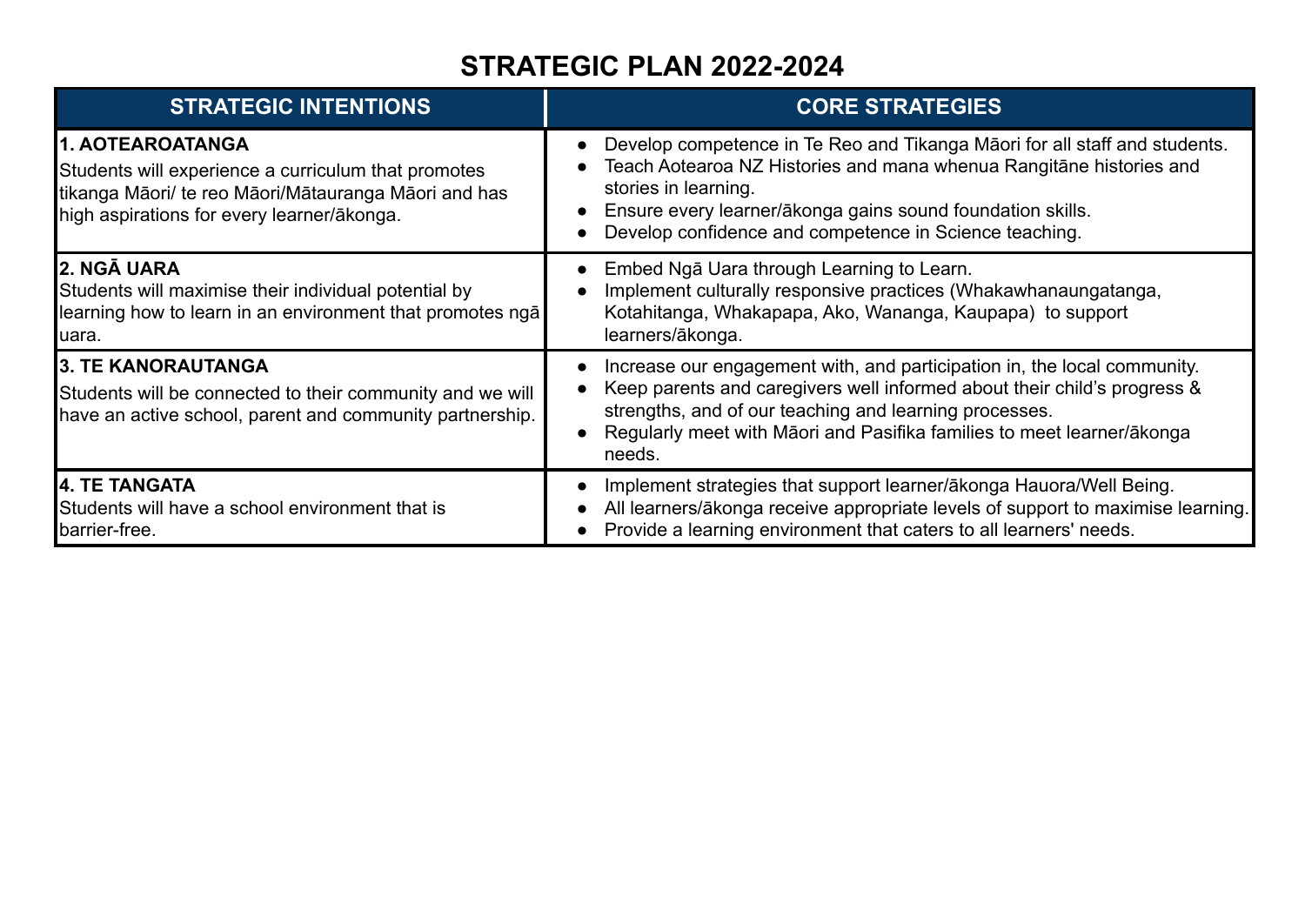## **ANNUAL SECTION 2022**

#### **Student Achievement**

*Percentages of groups of learners working within expected NZ Curriculum levels at the end of 2019:*

|                     | <b>READING</b> | <b>WRITING</b> | <b>MATHEMATICS</b> |
|---------------------|----------------|----------------|--------------------|
| <b>All students</b> | 87%            | 79%            | 94%                |
| <b>NZE</b>          | 90%            | 81.6%          | 94%                |
| <b>Māori</b>        | 85.5%          | 72.4%          | 92%                |
| <b>Pasifika</b>     | <b>77%</b>     | 77%            | 92%                |
| <b>Male</b>         | 83%            | 71.5%          | 90%                |
| Female              | 90.6%          | 85.5%          | 97%                |

*Percentages of groups of learners working within expected NZ Curriculum levels at the end of 2020:*

|                     | <b>READING</b> | <b>WRITING</b> | <b>MATHEMATICS</b> |
|---------------------|----------------|----------------|--------------------|
| <b>All students</b> | 88%            | 82%            | 92%                |
| <b>NZE</b>          | 90%            | 85%            | 93%                |
| <b>Māori</b>        | 86%            | 75%            | 88%                |
| <b>Pasifika</b>     | 85%            | 80%            | 87%                |
| <b>Male</b>         | 83%            | 70%            | 90%                |
| <b>Female</b>       | 93%            | 93%            | 94%                |

*Percentages of groups of learners working within expected NZ Curriculum levels at the end of 2021:*

|                     | <b>READING</b> | <b>WRITING</b> | <b>MATHEMATICS</b> |
|---------------------|----------------|----------------|--------------------|
| <b>All students</b> | 86%            | 81%            | 91%                |
| <b>NZE</b>          | 89%            | 86%            | 94%                |
| <b>Māori</b>        | 79%            | 64%            | 86%                |
| <b>Pasifika</b>     | 93%            | 86%            | 86%                |
| <b>Male</b>         | 79%            | 74%            | 88%                |
| <b>Female</b>       | 92%            | 88%            | 94%                |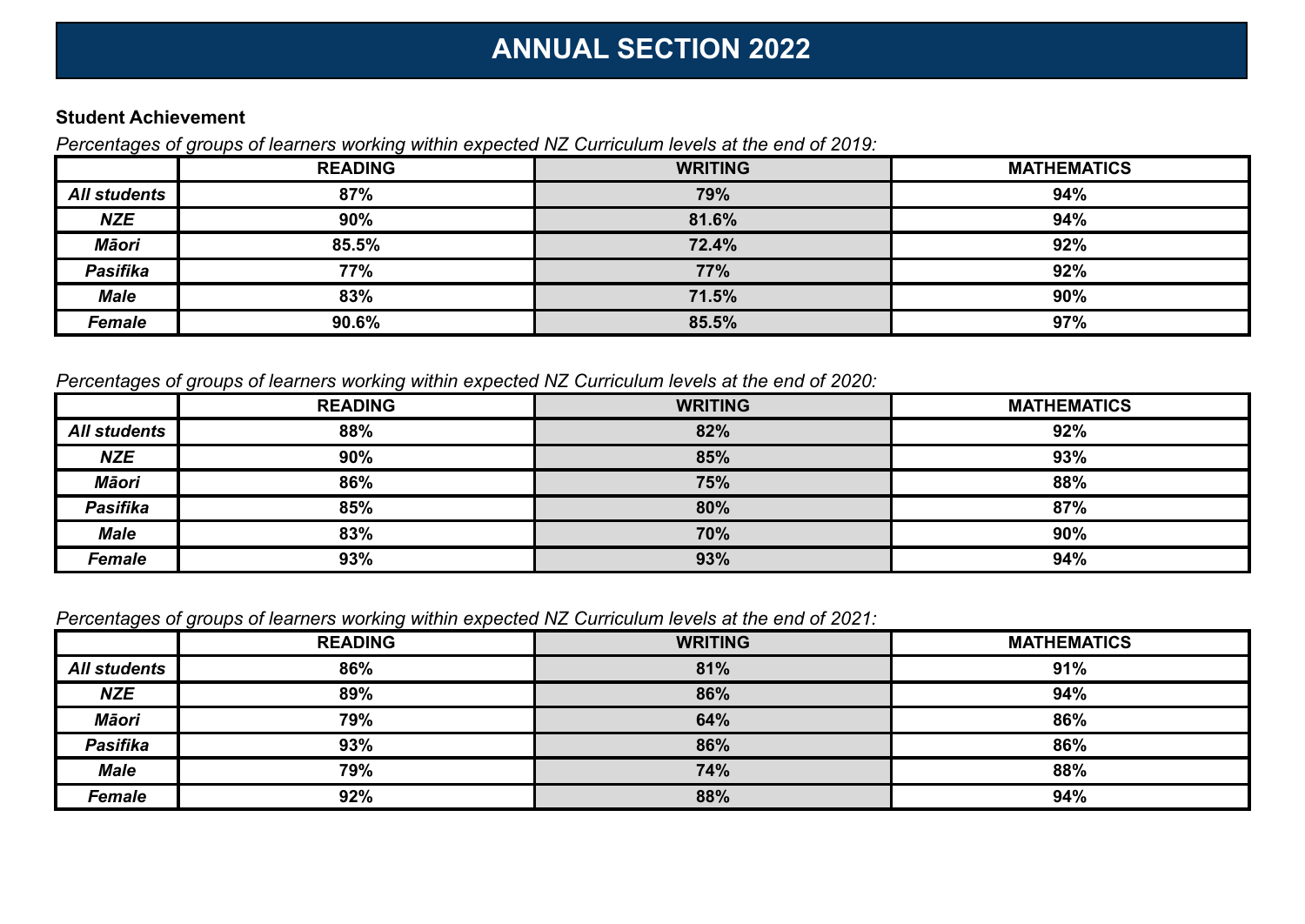### **STUDENT ACHIEVEMENT TARGETS**

| <b>READING BASELINE DATA - Analysis of the school-wide data at the end</b><br>of 2021 showed<br>86% of all students are achieving at the expected levels, but Māori<br>$\bullet$<br>students, Pasifika students and male students are achieving lower than<br>this. | TARGETS - By the end of 2022, we aim to have at least 90% achieving<br>at the expected NZC level for the following groups:<br>Māori (79% in 2021)<br>Pasifika (93% in 2021)<br>Male (79% in 2021) |
|---------------------------------------------------------------------------------------------------------------------------------------------------------------------------------------------------------------------------------------------------------------------|---------------------------------------------------------------------------------------------------------------------------------------------------------------------------------------------------|
| WRITING BASELINE DATA: Analysis of the school-wide data at the end of                                                                                                                                                                                               | TARGETS - By the end of 2022, we aim to have at least 90% achieving                                                                                                                               |
| 2021 showed                                                                                                                                                                                                                                                         | at the expected NZC level for the following groups:                                                                                                                                               |
| • 81% of all learners are achieving at the expected levels, but Māori                                                                                                                                                                                               | Māori (64% in 2021)                                                                                                                                                                               |
| students, Pasifika students and male students are achieving lower than                                                                                                                                                                                              | Pasifika (86% in 2021)                                                                                                                                                                            |
| this.                                                                                                                                                                                                                                                               | Male (74% in 2021)                                                                                                                                                                                |
| <b>MATHEMATICS BASELINE DATA Analysis of the school-wide data at the</b>                                                                                                                                                                                            | TARGETS - By the end of 2022, we aim to have at least 90% achieving                                                                                                                               |
| end of 2021 showed                                                                                                                                                                                                                                                  | at the expected NZC level for the following groups:                                                                                                                                               |
| • 91% of all learners are achieving at the expected levels, but Māori                                                                                                                                                                                               | Māori (86% in 2021)                                                                                                                                                                               |
| students, Pasifika students and male students are achieving lower than                                                                                                                                                                                              | Pasifika (86% in 2021)                                                                                                                                                                            |
| this, but at 90% or higher.                                                                                                                                                                                                                                         | Male (88% in 2021)                                                                                                                                                                                |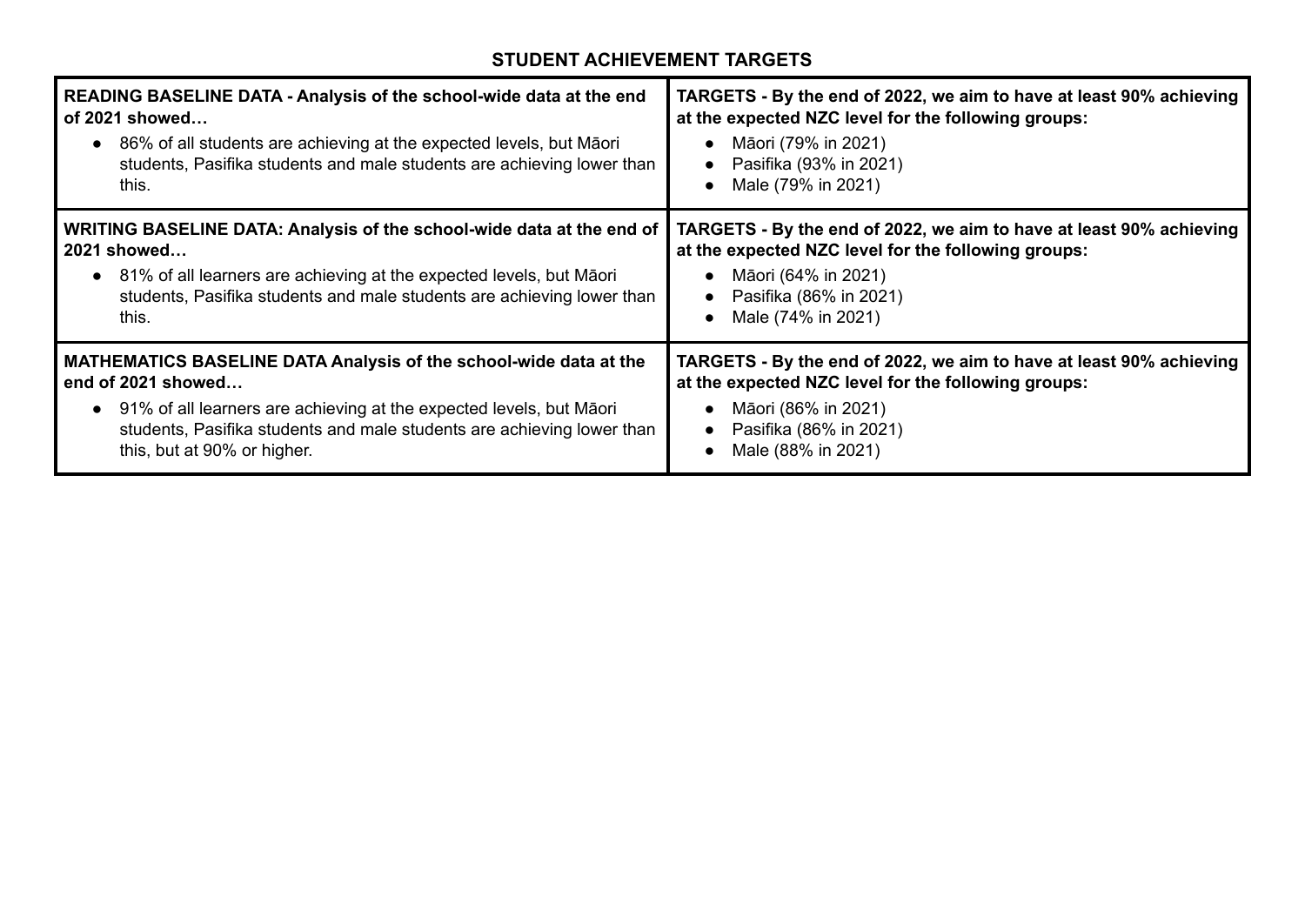| <b>AOTEAROATANGA / CURRICULUM</b>                                                              |                                                                                                                                                                                                                                                                                                                                                     |  |
|------------------------------------------------------------------------------------------------|-----------------------------------------------------------------------------------------------------------------------------------------------------------------------------------------------------------------------------------------------------------------------------------------------------------------------------------------------------|--|
| <b>STRATEGIC INTENTIONS</b>                                                                    | <b>ACTIONS</b>                                                                                                                                                                                                                                                                                                                                      |  |
| Develop competence in Te Reo and Tikanga<br>Māori for all staff and students.                  | Actively promote professional learning opportunities for staff - Te Ahu o Te Reo Māori<br>$\overline{\phantom{0}}$<br>Appoint a teacher to lead Te Reo professional learning<br>Teachers setting an annual goal for Te Reo Maori growth and reporting on progress at<br>$\overline{\phantom{a}}$<br>mid-year and end of year meeting with Principal |  |
| Teach Aotearoa NZ Histories and mana<br>whenua Rangitāne histories and stories in<br>learning. | Include Aotearoa NZ histories within team long term plans - with an emphasis on Pasifika<br>$\blacksquare$<br>explorations<br>Work with Toi Warbrick on Creatives project<br>$\overline{\phantom{0}}$<br>Include local histories within team long term plans<br>$\overline{\phantom{a}}$                                                            |  |
| Ensure every learner/ākonga gains sound<br>foundation skills.                                  | Monitor progress towards annual student achievement targets<br>$\blacksquare$<br>Work with Massey Facilitator throughout the year to introduce and embed Structured<br>$\qquad \qquad -$<br>Literacy practices<br>Work with Massey Facilitator throughout the year to introduce and embed DMIC practices                                            |  |
| Develop confidence and competence in<br>Science teaching.                                      | Enable one teacher to take part in the Royal Society Science Leadership programme<br>$\blacksquare$<br>Include Science teaching within team long term plans<br>$\overline{\phantom{a}}$                                                                                                                                                             |  |

| <b>NGĀ UARA / VALUES</b>                                                 |                                                                                                                                                                                                                                                                        |  |
|--------------------------------------------------------------------------|------------------------------------------------------------------------------------------------------------------------------------------------------------------------------------------------------------------------------------------------------------------------|--|
| <b>STRATEGIC INTENTIONS</b>                                              | <b>ACTIONS</b>                                                                                                                                                                                                                                                         |  |
| Embed Ngā Uara through Learning to Learn.                                | Staff will develop school-wide "student speak" for each value<br>-<br>Teachers will spend time exploring what Nga Uara/Values mean in their classrooms<br>$\blacksquare$<br>Restorative practices to form the basis of behaviour management<br>-                       |  |
| Implement culturally responsive practices to<br>support learners/ākonga. | Rongohia te hau findings will inform teaching as inquiry focus for the year<br>-<br>Work with Massey Facilitators to implement DMIC practices<br>Ξ.<br>Teachers will work collaboratively in across school groups to inquire into their own practice<br>$\blacksquare$ |  |